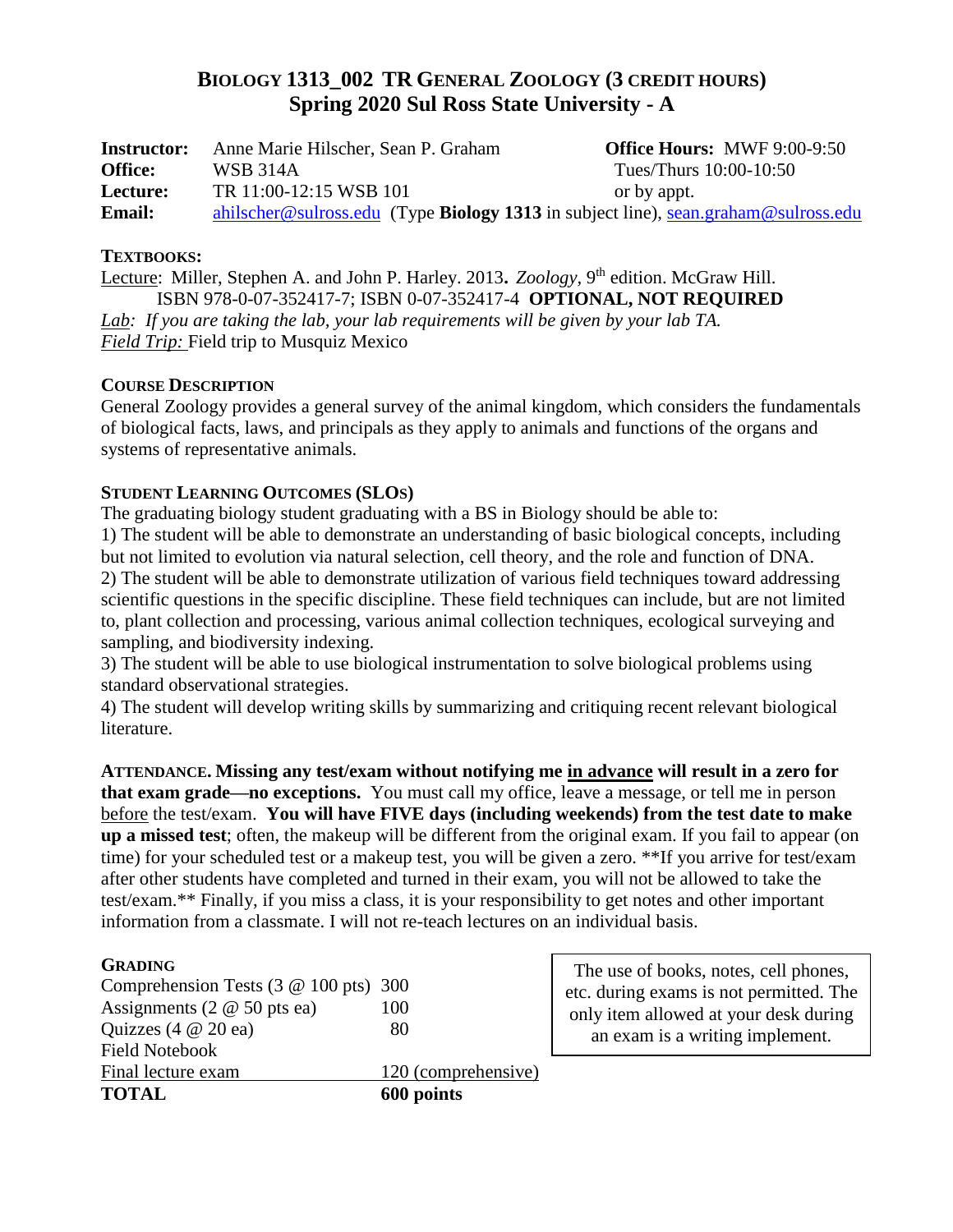# **TENTATIVE COURSE SCHEDULE (SUBJECT TO CHANGE)**

| <b>WEEK</b>      | <b>DATE</b>       | <b>Tues/Thurs 11:00-12:15</b>                |  |
|------------------|-------------------|----------------------------------------------|--|
| $\mathbf{1}$     | Jan 14            | Ch 1 Zoology & Ecological Perspective        |  |
|                  | <b>Jan 16</b>     | The Chemistry of Life (not in text)          |  |
| $\boldsymbol{2}$ | Jan $21$          | Ch 2 Cells, Tissues, Organs                  |  |
|                  | Jan 23            | Ch 3 Cell Division (Mitosis)                 |  |
| 3                | Jan 28            | Ch 3 Inheritance (Meiosis and DNA Structure) |  |
|                  | <b>Jan 30</b>     | Cellular Respiration (not in text)           |  |
| $\overline{4}$   | Feb 04            | Ch 7 Animal Taxonomy; A#1 due                |  |
|                  | Feb 06            | Ch 4 Evolution: History & Evidence           |  |
| 5                | Feb 11            | <b>Comprehension Test #1</b>                 |  |
|                  | Feb 13            | Ch 5 Evolution: Gene Frequencies             |  |
| 6                | Feb 18            | Ch 29 Reproduction & Development             |  |
|                  | Feb 20            | Ch 29, cont.                                 |  |
| 7                | Feb 25            | Ch 9 Poriferans & Cnidarians                 |  |
|                  | Feb 27            | Ch 10 Platyhelminthes                        |  |
| 8                | Mar <sub>03</sub> | Ch 11 Mollusks                               |  |
|                  | Mar <sub>05</sub> | Ch 12 Annelids                               |  |
| 9                | <b>Mar 09-13</b>  | <b>SPRING BREAK - MEXICO FIELD COURSE</b>    |  |
| 10               | Mar 17            | Ch 13 Nematodes                              |  |
|                  | Mar 19            | Ch 14 Intro to Arthropods                    |  |
| 11               | Mar 24            | <b>Comprehension Test #2</b>                 |  |
|                  | Mar 26            | Ch 15 Crustaceans & Hexapods                 |  |
| 12               | Mar <sub>31</sub> | Ch 15 Crustaceans & Hexapods, cont.          |  |
|                  | Apr $02$          | Ch 17 Chordates; Ch 18 Fishes                |  |
| 13               | Apr <sub>07</sub> | Ch 18 Fishes, cont.                          |  |
|                  | Apr <sub>09</sub> | Ch 19 Amphibians; $A#2$ due                  |  |
| 14               | Apr $14$          | Ch 20 Reptiles                               |  |
|                  | Apr 16            | Ch 21 Birds                                  |  |
| 15               | Apr 21            | Ch 22 Mammals                                |  |
|                  | Apr 23            | <b>Comprehension Test #3</b>                 |  |
| <b>16</b>        | Apr 28            | Wrap-up and Review                           |  |
|                  | Apr 30            | <b>SRSU STUDY DAY -- NO CLASSES</b>          |  |
| 17               | Monday, May 04    | <b>Final Exam 10:15-12:15</b>                |  |